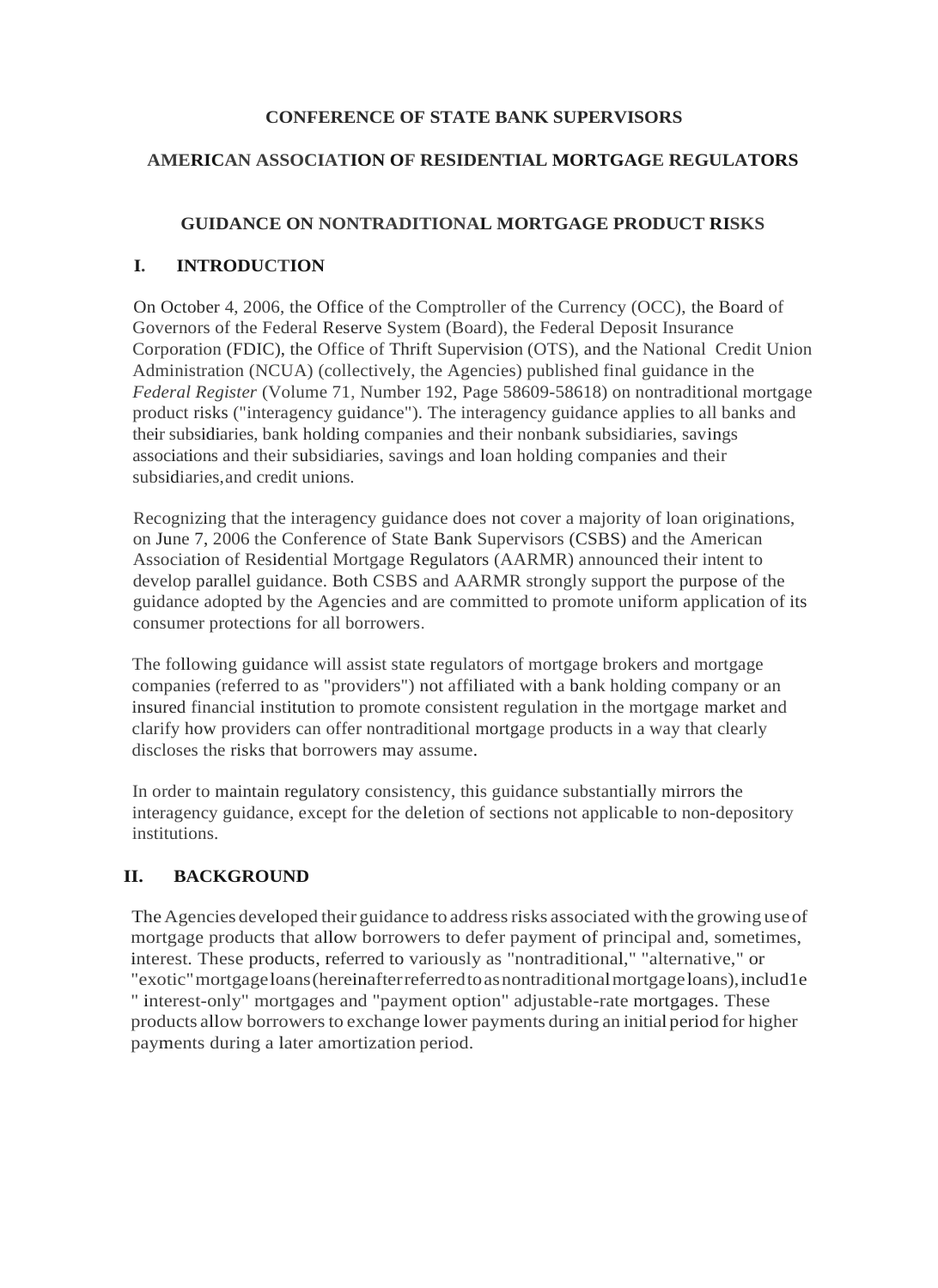While similar products have been available for many years, the number of institutions and providers offering them has expanded rapidly. At the same time, these products are offered to a wider spectrum of borrowers who may not otherwise qualify for more traditional mortgages. CSBS and AARMR are concerned that some borrowers may not fully understand the risks of these products. While many of these risks exist in other adjustable-rate mortgage products, the concern of CSBS and AARMR is elevated with nontraditional products because of the lack of principal amortization and potential for negative amortization. In addition, providers are increasingly combining these loans with other features that may compound risk. These features include simultaneous second-lien mortgages and the use of reduced documentation in evaluating an applicant's creditworthiness.

# **III. TEXT OF FINAL CSBS-AARMR GUIDANCE**

The text of the final CSBS-AARMR Guidance on Nontraditional Mortgage Product Risks follows:

# **CSBS-AARMR GUIDANCE ON NONTRADITIONAL MORTGAGE PRODUCT RISKS**

Residential mortgage lending has traditionally been a conservatively managed business with low delinquencies and losses and reasonably stab le underwriting standards. In the past few years consumer demand has been growing, particularly in high priced real estate markets, for closed-end residential mortgage loan products that allow borrowers to defer repayment of principal and, sometimes, interest. These mortgage products, herein referred to as nontraditional mortgage loans, include such products as " interest-only" mortgages · where a borrower pays no loan principal for the first few years of the loan and " payment option" adjustable-rate mortgages (ARMs) where a borrower has flexible payment options with the potential for negative amortization.<sup>1</sup>

While some providers have offered nontraditional mortgages for many years with appropriate risk management, the market for these products and the number of providers offering them has expanded rapidly. Nontraditional mortgage loan products are now offered by more lenders to a wider spectrum of borrowers who may not otherwise qualify for more traditional mortgage loans and may not fully understand the associated risks.

Many of these nontraditional mortgage loans are underwritten with less stringent income and asset verification requirements ("reduced documentation") and are increasingly

<sup>&</sup>lt;sup>1</sup> Interest-only and payment option ARMs are variations of conventional ARMs, hybrid ARMs, and fixed rate products. Refer to the Appendix for additional information on interest-only and payment option ARM loans. This guidance does not apply to reverse mortgages; home equity lines of credit ("HELOCs"), other than as discussed in the Simultaneous Second-Lien Loans section; or fully amortizing residential mortgage loan products.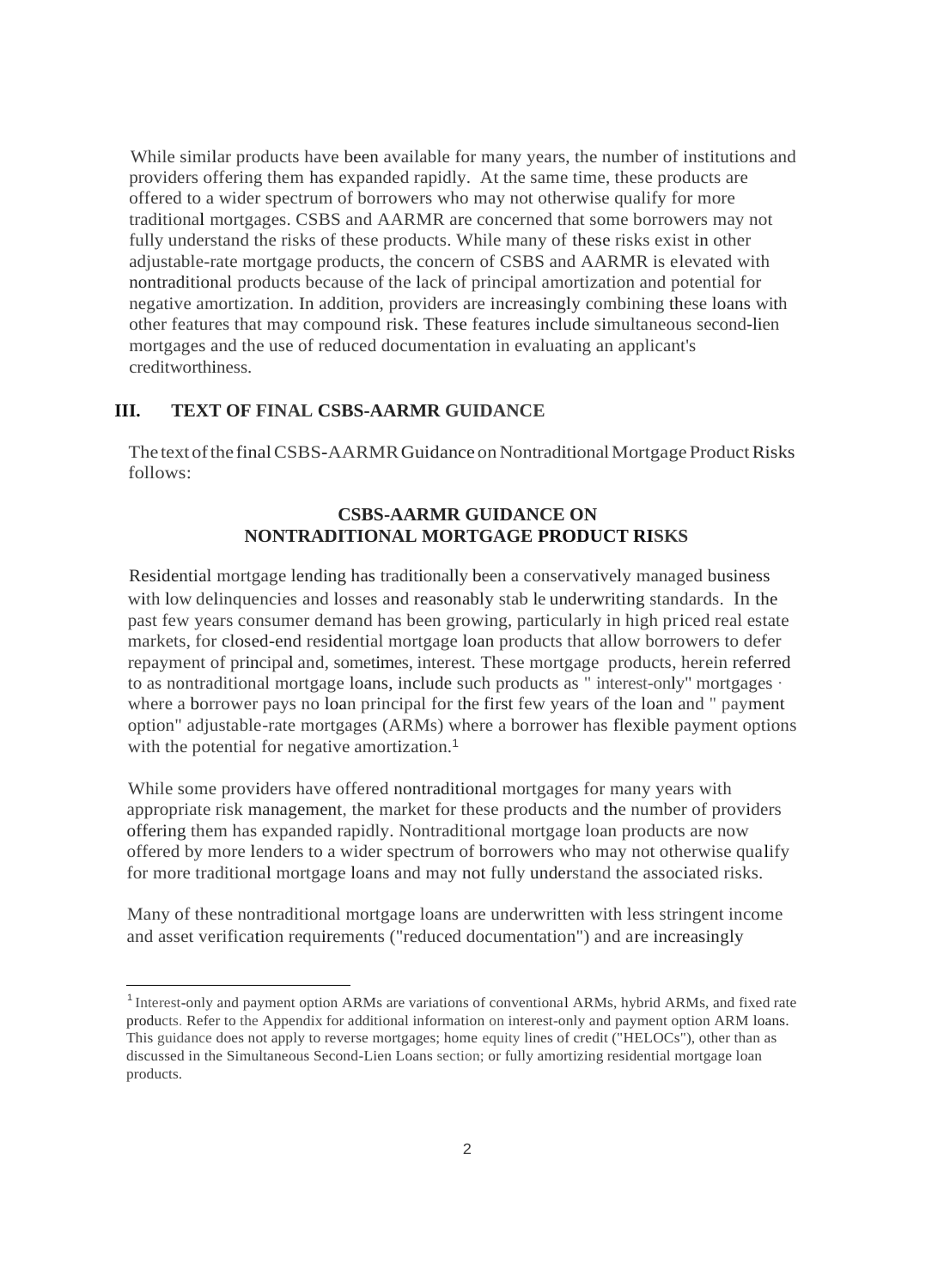combined with simultaneous second-lien loans.2 Such risk layering, combined with the broader marketing of nontraditional mortgage loans, exposes providers to increased risk relative to traditional mortgage loans.

Given the potential for heightened risk levels, management should carefully consider and appropriately mitigate exposures created by these loans. To manage the risks associated with nontraditional mortgage loans, management should:

- Ensure that loan terms and underwriting standards are consistent with prudent lending practices, including consideration of a borrower's repayment capacity; and
- Ensure that consumers have sufficient information to clearly understand loan terms and associated risks prior to making a product choice. •

The XXX APPROPRIATE STATE AGENCY expects providers to effectively assess and manage the risks associated with nontraditional mortgage loan products.

Providers should use this guidance to ensure that risk management practices adequately address these risks. The XXX APPROPRIATE STATE AGENCY will carefully scrutinize risk management processes, policies, and procedures in this area. Providers that do not adequately manage these risks will be asked to take remedial action.

The focus of this guidance is on the higher risk elements of certain nontraditional mortgage products, not the product type itself. Providers with sound underwriting, and adequate risk management will not be subject to criticism merely for offering such products.

### **LoanTermsandUnderwritingStandards**

When a provider offers nontraditional mortgage loan products, underwriting standards should address the effect of a substantial payment increase on the borrower's capacity to repay when loan amortization begins.

Central to prudent lending is the internal discipline to maintain sound loan terms and m1derwriting standards despite competitive pressures. Providers are strongly cautioned against ceding underwriting standards to third parties that have different business objectives, risk tolerances, and core competencies. Loan terms should be based on a disciplined analysis of potential exposures and compensating factors to ensure risk levels remain manageable.

**Qualifying** Borrowers- Payments on nontraditional loans can increase significantly when the loans begin to amortize. Commonly referred to as payment shock, this increase is of particular concern for payment option ARMs where the borrower makes minimum payments that may result in negative amortization. Some providers manage the potential for excessive negative amortization and payment shock by structuring the initial terms to

<sup>&</sup>lt;sup>2</sup> Refer to the Appendix for additional information on reduced documentation and simultaneous second-lien loans.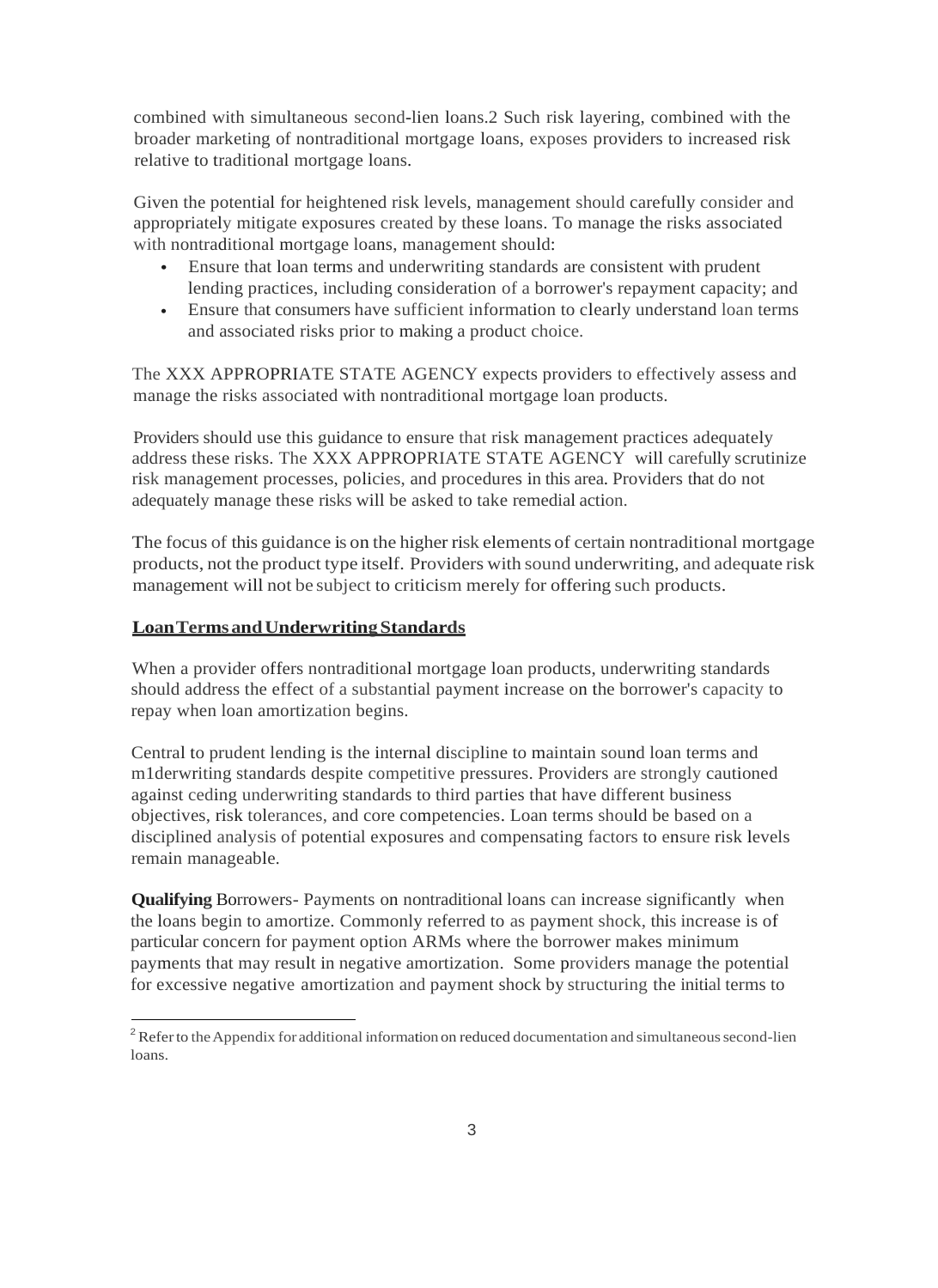limit the spread between the introductory interest rate and the fully indexed rate. Nevertheless, a provider's qualifying standards should recognize the potential impact of payment shock, especially for borrowers with high loan-to-value (LTV) ratios, high debtto-income (DTI) ratios, and low credit scores. Recognizing that a provider's underwriting criteria are based on multiple factors, a provider should consider these factors jointly in the qualification process and may develop a range of reasonable tolerances for each factor. However, the criteria should be based upon prudent and appropriate underwriting standards, considering both the borrower's characterist1cs and the product's attributes.

For all nontraditional mortgage loan products, a provider's analysis of a borrower's repayment capacity should include an evaluation of their ability to repay the debt by final maturity at the fully indexed rate,<sup>3</sup> assuming a fully amortizing repayment schedule.<sup>4</sup> In addition, for products that permit negative amortization, the repayment analysis should be based upon the initial loan amount plus any balance increase that may accrue from the negative amortization provision.<sup>5</sup>

Furthermore, the analysis of repayment capacity should avoid over-reliance on credit scores as a substitute for income verification in the underwriting process. The higher a loan' s credit risk, either from loan features or borrower characteristics, the more important it is to verify the borrower's income, assets, and outstanding liabilities.

**Collateral-Dependent** Loans- Providers should avoid the use of loan terms and underwriting practices that may heighten the need for a borrower to rely on the sale or refinancing of the property once amortization begins. Loans to individuals who do not demonstrate the capacity to repay, as structured, from sources other than the collateral

·

<sup>&</sup>lt;sup>3</sup> The fully indexed rate equals the index rate prevailing at origination plus the margin that will apply after the expiration of an introductory interest rate. The index rate is a published interest rate to which the interest rate on an ARM is tied. Some commonly used indices include the I-Year Constant Maturity Treasury Rate (CMT), the 6-Month London Interbank Offered Rate (UBOR), the 11'h District Cost of Funds (COFI), and the Moving Treasury Average (MTA), a 12-month moving average of the monthly average yields of U.S. Treasury securities adjusted to a constant maturity of one year. The margin is the number of percentage points a lender adds to the index value to calculate the ARM interest rate at each adjustment period. In different interest rate scenarios, the fully indexed rate for an ARM loan based on a lagging index (e.g., MTA rate) may be significantly different from the rateon a comparable 30-year fixed-rate product. In these cases, a credible market rate should be used to qualify the borrower and determine repayment capacity.

*<sup>4</sup>*The fully amortizing payment schedule should be based on the term of the loan. For example, the amortizing payment for a loan with a 5-year interestonly period and a 30-year term would be calculated based on a 30-year amortization schedule. For balloon mortgages that contain a borrower option for an extended amortization period, the fully amortizing paymentschedule can be based on the full term the borrower may choose.

<sup>&</sup>lt;sup>5</sup>The balance that may accrue from the negative amortization provision does not necessarily equate to the full negative amortization cap for a particular loan. The spread between the introductory or "teaser" rate and the accrual rate will determine whether or not a loan balance has the potential to reach the negative amortization cap before the end of the initial payment option period (usually five years). For example, a loan with a 115 percent negative amortization cap but a small spread between the introductory rate and the accrual rate may only reach a I09 percent maximum loan balance before the end of the initial payment option period, even if only minimum payments are made. The borrower could be qualified based on this lower maximum loan balance.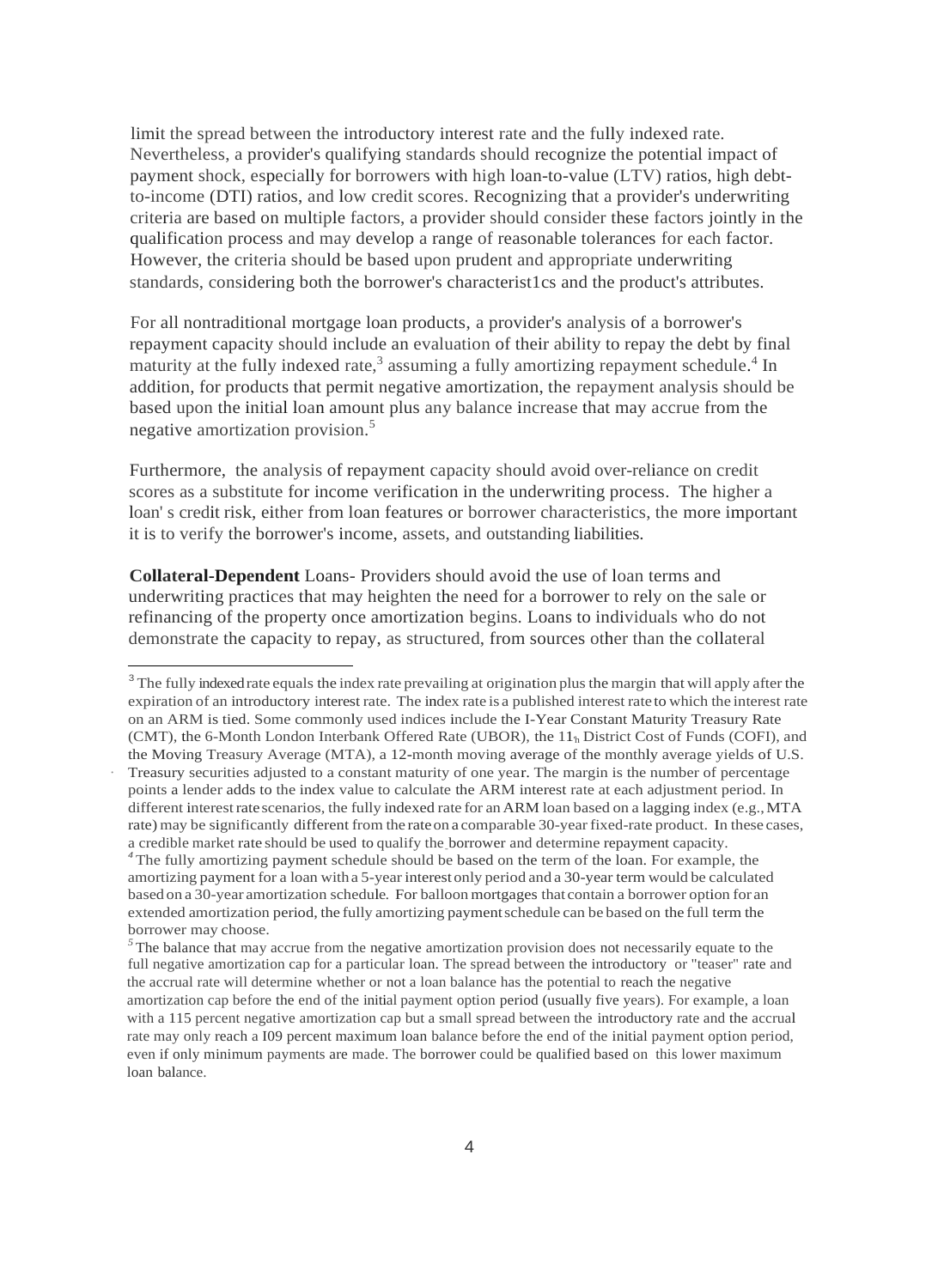pledged may be unfair and abusive. <sup>6</sup> Providers that originate collateral-dependent mortgage loans may be subject to criticism and corrective action.

**Risk Layering**- Providers that originate or purchase mortgage loans that combine nontraditional features, such as interest only loans with reduced documentation or a simultaneous second-lien loan, face increased risk. When features are layered, a provider should demonstrate that mitigating factors support the underwriting decision and the borrower's repayment capacity. Mitigating factors could include higher credit scores, lower LTV and DTI ratios, significant liquid assets, mortgage insurance or other credit enhancements. While higher pricing is often used to address elevated risk levels, it does not replace the need for sound underwriting.

**Reduced Documentation-** Providers increasingly rely on reduced documentation, particularly unverified income, to qualify borrowers for nontraditional mortgage loans. Because thesepractices essentiallysubstitute assumptionsand unverifiedinformation for analysis of a borrower's repayment capacity and general creditworthiness, they should be used with caution. Asthe level of credit risk increases, it is expected that a provider will more diligently verify and document a borrower's income and debt reduction capacity. Clear policies should govern the use of reduced documentation. For example, stated income should be accepted only if there are mitigating factors that clearly minimize the need for direct verification of repayment capacity. For many borrowers, providers generally should be able to readily document income using recent W-2 statements, pay stubs, or tax returns.

**Simultaneous Second-Lien** Loa ns- Simultaneous second -lien loans reduce owner equity and increase credit risk. Historically, as combined loan-to-value ratios rise, so do defaults. A delinquent borrower with minimal or no equity in a property may have little incentive to work with a lender to bring the loan current and avoid foreclosure. In addition, second-lien home equity lines of credit (HELOCs) typically increase borrower exposure to increasing interest rates and monthly payment burdens. Loans with minimal or no owner equity generally should not have a payment structure that allows for delayed or negative amortization withoutother significant risk mitigating factors.

**Introductory Interest Rates- Many** providers offer introductory interest rates set well belowthe fully indexed rate as a marketing toolfor payment option ARM products. When developing nontraditionalmortgage product terms, a providershould considerthe spread between the introductory rate and the fully indexed rate. Since initial and subsequent monthly payments are based on these low introductoryrates, a wide initialspread means that borrowers are more likely to experience negative amortization, severe payment shock, and an earlier-than-scheduled recasting of monthly payments. Providers should minimize the likelihood of disruptive early recastings and extraordinary payment shock when setting introductory rates.

 $6$  A loan will not be determined to be "collateral-dependent" solely through the use of reduced documentation.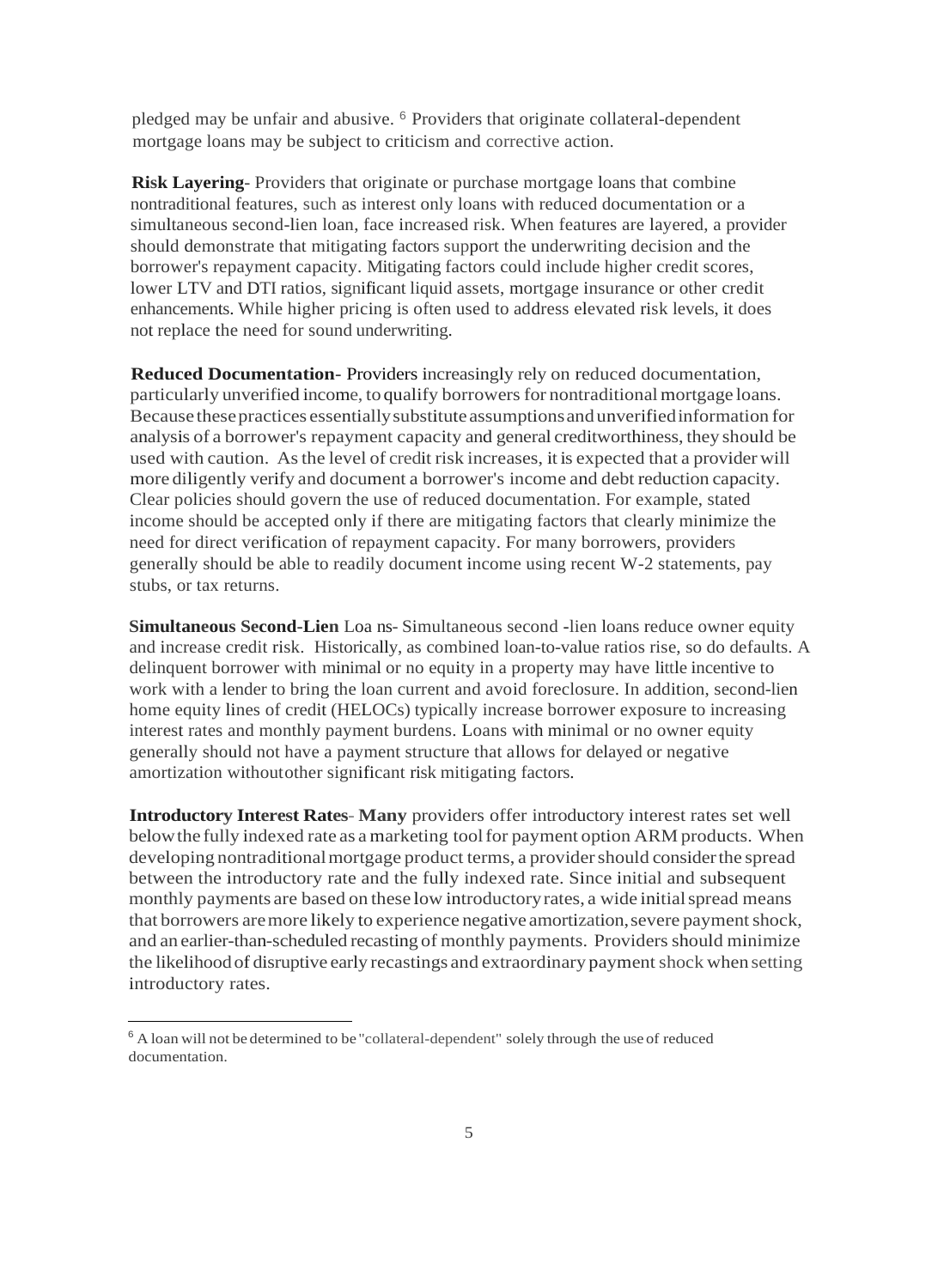**Lending to Subprime Borrowers-** Providers of mortgage programs that target subprime borrowers through tailored marketing, underwriting standards, and risk selection should ensure that such programs do not feature terms that could become predatory or abusive. They should also recognize that risk-layering features in loans to subprime borrowers may significantly increase risks for both the provider and the borrower.

**Non-Owner-Occupied Investor Loans** - Borrowers financing non-owner-occupied investment properties should qualify for loans based on their ability to service the debt over the life of the loan. Loan terms should reflect an appropriate combined LTV ratio that considers the potential for negative amortization and maintains sufficient borrower equity over the life of the loan. Further, u!1derwriting standards should require evidence that the borrower has sufficient cash reserves to service the loan, considering the possibility of extended periods of property vacancy and the variability of debt service requirements associated with nontraditional mortgage loan products.

### **Risk Management Practices**

Providers should ensure that risk management practices keep pace with the growth of nontraditional mortgage products and changes in the market. Providers that originate or invest in nontraditional mortgage loans should adopt more robust risk management practices and manage these exposures in a thoughtful, systematic manner. To meet these expectations, providers should:

- Develop written policies that specify acceptable product attributes, production, sales and securitization practices, and risk management expectations; and
- Design enhanced performance measures and management reporting that provide early warning for increasing risk.

**Policies-A** provider' s policies for nontraditional mortgage lending activity should set acceptable levels of risk through its operating practices and policy exception tolerances. Policies should reflect appropriate limits on risk layering and should include risk management tools for risk mitigation purposes. Further, a provider should set growth and volume limits by loan type, with special attention for products and product combinations in need of heightened attention due to easing terms or rapid growth.

**Concentrations-Providers** with concentrations in nontraditional mortgage products should have well-developed monitoring systems and risk management practices. Further, providers should consider the effect of employee and third party incentive programs that could produce higher concentrations of nontraditional mortgage loans. Concentrations that are not effectively managed will be subject to elevated supervisory attention and potential examiner criticism to ensure timely remedial action.

**Controls- A** provider's quality control, compliance, and audit procedures should focus on mortgage lending activities posing high risk. Controls to monitor compliance with underwriting standards and exceptions to those standards are especially important for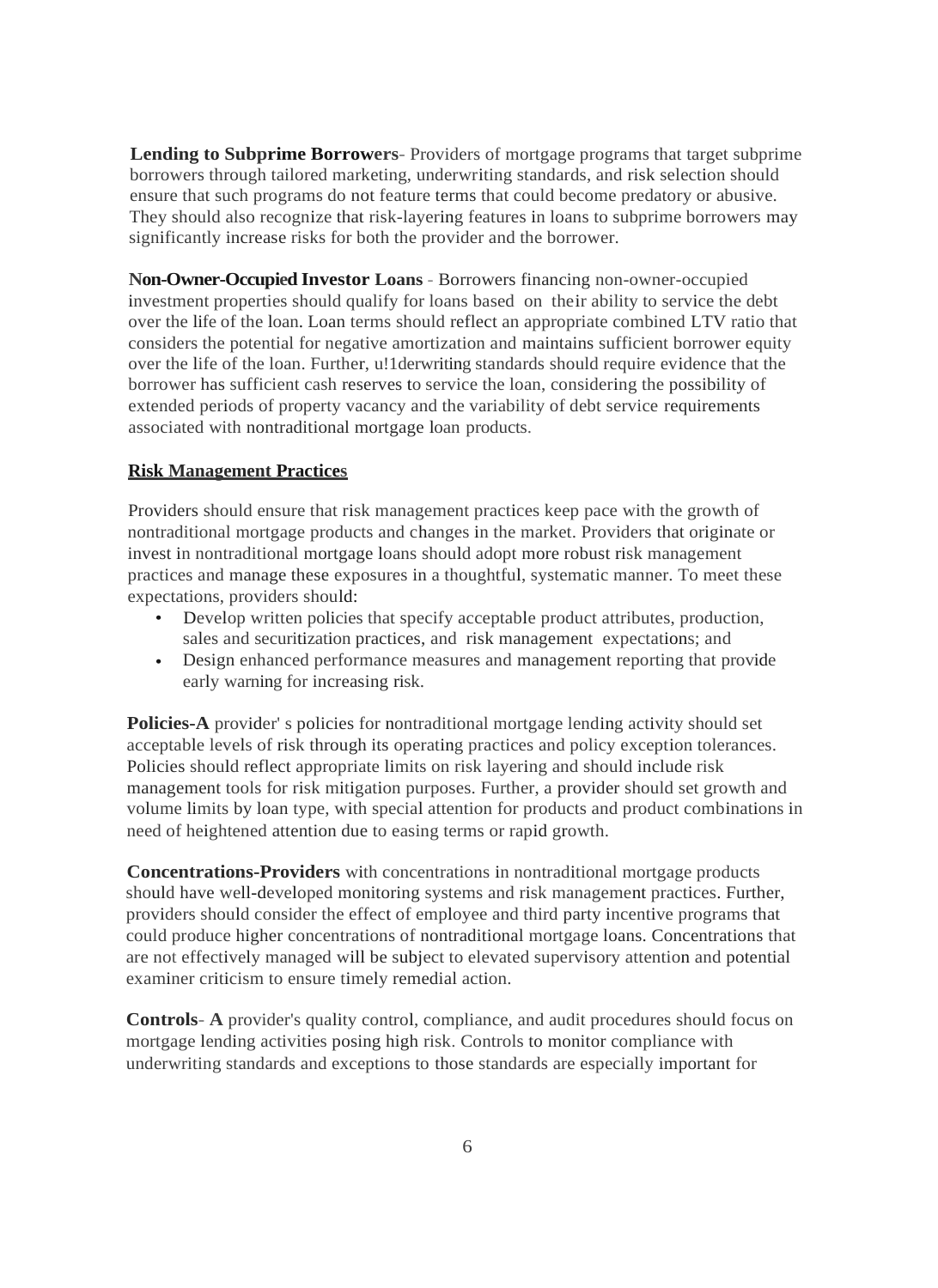nontraditional loan products. The quality control function should regularly review a sample of nontraditional mortgage loans from all origination channels and a representative sample of underwriters to confirm that policies are being followed. When control systems or operating practices are found deficient, business-line managers should be held accountable for correcting deficiencies in a timely manner.

**Third-Party Originations- Providers** often use third parties, such as mortgage brokers or correspondents, to originate nontraditional mortgage loans,. Providers should have strong systems and controls in place for establishing and maintaining relationships with third parties, including procedures for performing due diligence. Oversight of third parties should involve monitoring the quality of originations so that they reflect the provider's lending standards and compliance with applicable laws and regulations.

Monitoring procedures should track the quality of loans bf both origination source and key borrower characteristics. This willhelp providersidentifyproblemssuch as early payment defaults, incomplete documentation, and fraud. If appraisal, loan documentation, credit problems or consumer complaints are discovered, the provider should take immediate action. Remedial action could includemore thorough application reviews, more frequent re-underwriting, or even termination of the third-party relationship.

**Secondary Market Activity- The** sophistication of a provider's secondary market risk management practices should be commensurate with the nature and volume of activity. Providerswithsignificant secondarymarket activitiesshould have comprehensive, formal strategies for managing risks. Contingency planning should include how the provider will respond to reduced demand in the secondarymarket.

While third-party loan sales can transfer a portion of the credit risk, a provider remains exposed to reputation risk when credit losses on sold mortgage loans or securitization transactions exceed expectations. As a result, a provider may determine that it is necessary to repurchase defaulted mortgages to protect its reputation; and maintain access to the markets.

### ·**ConsumerProtectionIssues**

While nontraditional mortgage loans provide flexibility for consumers, XXX APPROPRIATE STATE AGENCY is concerned that consumers may enter into these transactions without fully understanding the product term . Nontraditional mortgage products have been advertised and promoted based on their affordability in the neartem1; that is, their lowerinitial monthly payments compared with traditional types of mortgages. In addition to apprising consumers of the benefits of nontraditional mortgage products, providers should take appropriate steps to alert consumers to the risks of these products, including the likelihood of increased future payment oblig ations. This information should be provided in a timely manner- before disclosures may e required under the Truth in Lending Act or other laws-to assist the consumer in the product selection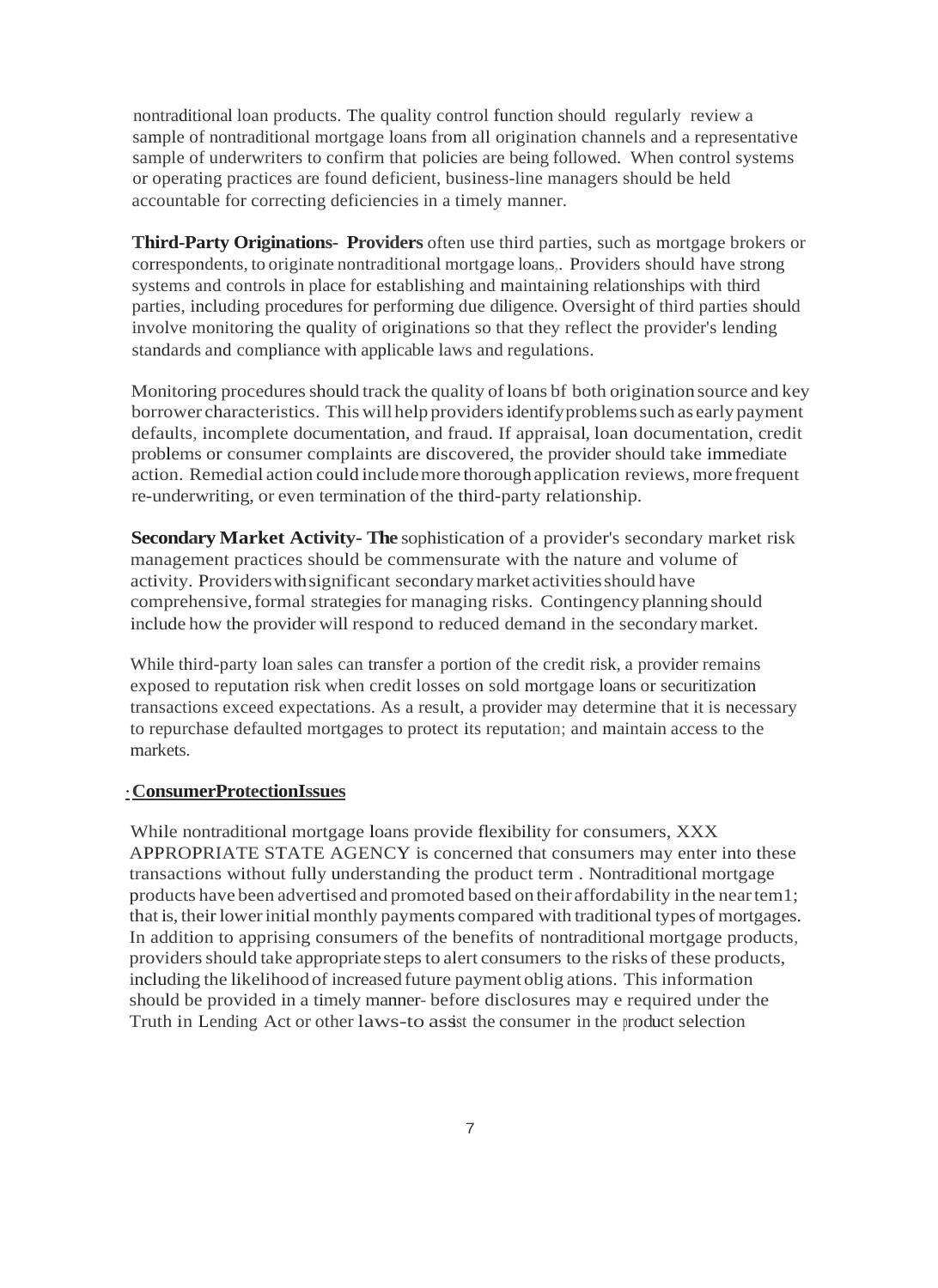**Concerns and Objectives- More** than traditional ARMs, mortgage products such as payment option ARMs and interest-only mortgages can carry a significant risk of payment shock and negative amortization that may not be fully understood by consumers. For example, consumer payment obligations may increase substantially at the end of an interest-only period or upon the "recast" of a payment option ARM. The magnitude of these payment increases may be affected by factors such as the expiration of promotional interest rates, increases in the interest rate index, and negative amortization. Negative amortization also results in lower levels of home equity as compared to a traditional amortizing mortgage product. When borrowers go to sell or refinance the property, they may find that negative amortization has substantially reduced or eliminated their equity in it even when the property has appreciated. The concern that consumers may not fully understand these products would be exacerbated by marketing and promotional practices that emphasize potential benefits without also providing clear and balanced information about material risks.

In light of these considerations, communications with consumers, including advertisements, oral statements, promotional materials, and monthly statements should provide clear and balanced information about the relative benefits and risks of these products, including the risk of payment shock and the risk of negative amortization. Clear, balanced, and timely communication to consumers of the risks of these products will provide consumers with useful information at crucial decision-making points, such as when they are shopping for loans or deciding which monthly payment amount to make. Such communication should help minimize potential consumer confusion and complaints, foster good customer relations, and reduce legal and other risks to the provider.

**Legal Risks**- Providers that offer nontraditional mortgage products must ensure that they do so in a manner that complies with all applicable laws and regulations. With respect to the disclosures and other information provided to consumers, applicable laws and regulations include the following:

- Truth in Lending Act (TILA) and its implementing regulation, Regulation Z.
- Section 5 of the Federal Trade Commission Act (FTC Act).

TILA and Regulation Z contain rules governing disclosures that providers must provide for closed-end mortgages in advertisements, with an application,7 before loan consummation, and when interest rates change. Section 5 of the FTC Act prohibits unfair or deceptive acts or practices.

Other federal laws, including the fair lending laws and the Real Estate Settlement Procedures Act (RESPA), also apply to these transactions. Moreover, the sale or securitization of a loan may not affect a provider' s potential liability for violations of TILA, RESPA, the FTC Act, or other laws in connection with its originationof the loan. State laws, including laws regarding unfair or deceptive acts or practices, may apply.

 $7$  These program disclosures apply to ARM products and must be provided at the time an application is provided or before the consumer pays a nonrefundable fee, whichever is earlier.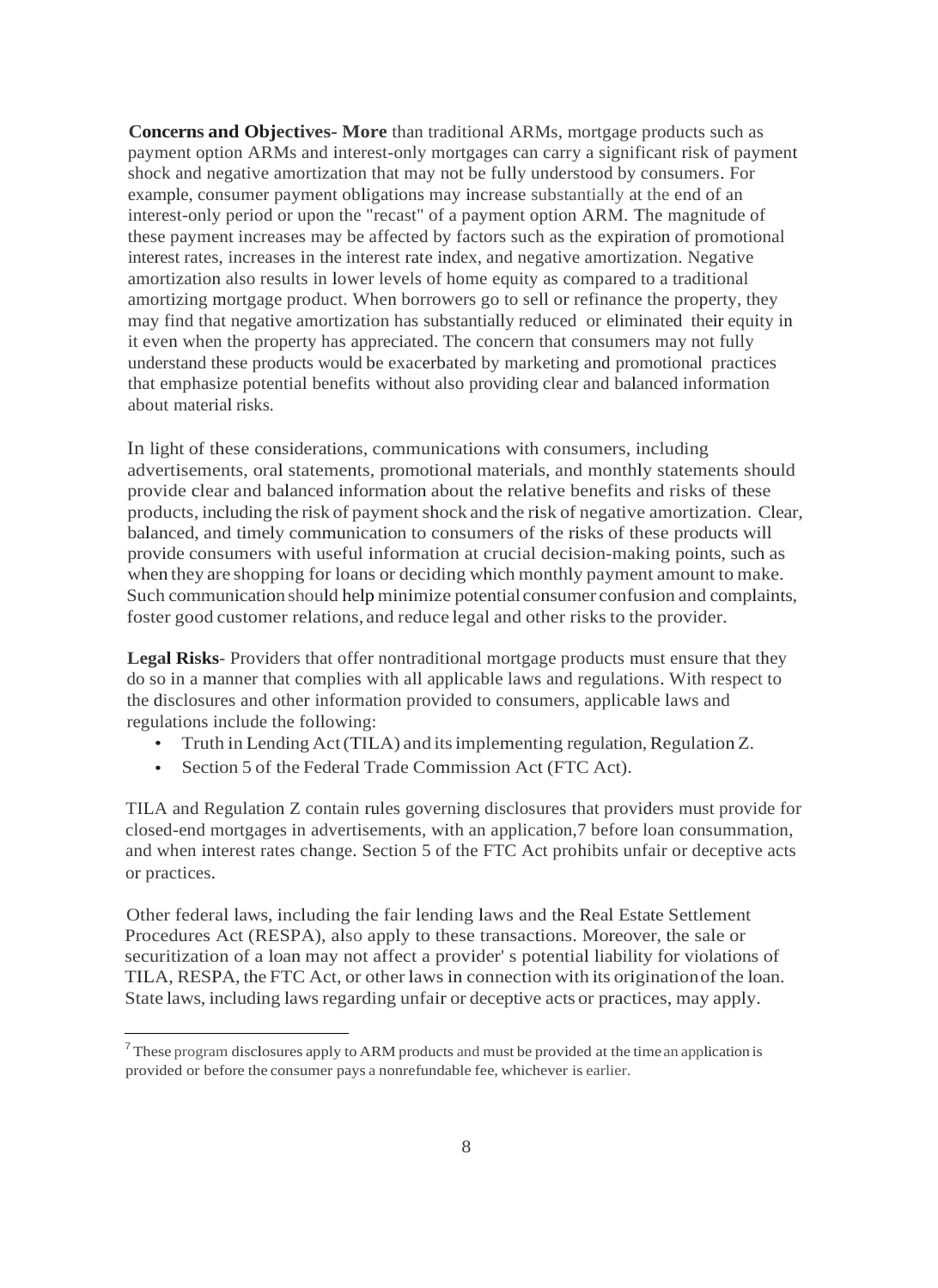#### **Recommended Practices**

Recommended practices for addressing the risks raised by nontraditional mortgage products include the following:<sup>8</sup>

**Communications with Consumers- When** promoting or describing nontraditional mortgage products, providers should give consumers information that is designed to help them make informed decisions when selecting and using these products. Meeting this objective requires appropriate attention to the timing, content, and clarity of information presented to consumers. Thus, providers should give consumers information at a time that will help consumers select products and choose among payment options. For example, providers should offer clear and balanced product descriptions when a consumer is shopping for a mortgage- such as when the consumer makes an inquiry to the provider about a mortgage product and receives information about nontraditional products, or when marketing relating to nontraditional mortgage products is given by the provider to the consumer-not just upon the submission of an application or at consummation.<sup>9</sup> The provision of such information would serve as an important supplement to the disclosures currently required under TILA and Regulation Z or other laws.<sup>10</sup>

• *Promotional Materials and Product Descriptions*

Promotional Materials and other product descriptions should provide information about the costs, terms, features, and risks of nontraditional mortgages that can assist consumers in their product selection decisions, including information about the matters discussed below.

o *Payment Shock.* Providers should apprise consumers of potential increases in payment obligations for these products, including circumstances in which interest rates or negative amortization reach a contractual limit. For example, product descriptions could state the maximum monthly payment a consumer would be required to pay under a hypothetical loan example once amortizing payments are

<sup>&</sup>lt;sup>8</sup> Providers also should review the recommendations relating to mortgage lending practices set forth in other supervisory guidance from their respective primary regulators, as applicable, including guidance on abusive lending practices.

 $9$  Providers also should strive to: (1) focus on information important to consumer decision making; (2) highlight key information so that it will be noticed; (3) employ a user-friendly and readily navigable format for presenting the information; and (4) use plain language, with concrete and realistic examples. Comparative tables and information describing key features of available loan products, including reduced documentation programs, also may be useful for consumers considering the nontraditional mortgage products

and other loan features described in this guidance.

 $10$  Providers may not be able to incorporate all of the practices recommended in this guidance when advertising nontraditional mortgages through certain forms of media,such asradio, television, or billboards. Nevertheless, providersshould provide clear and balanced information about the risks of these productsin all forms of advertising.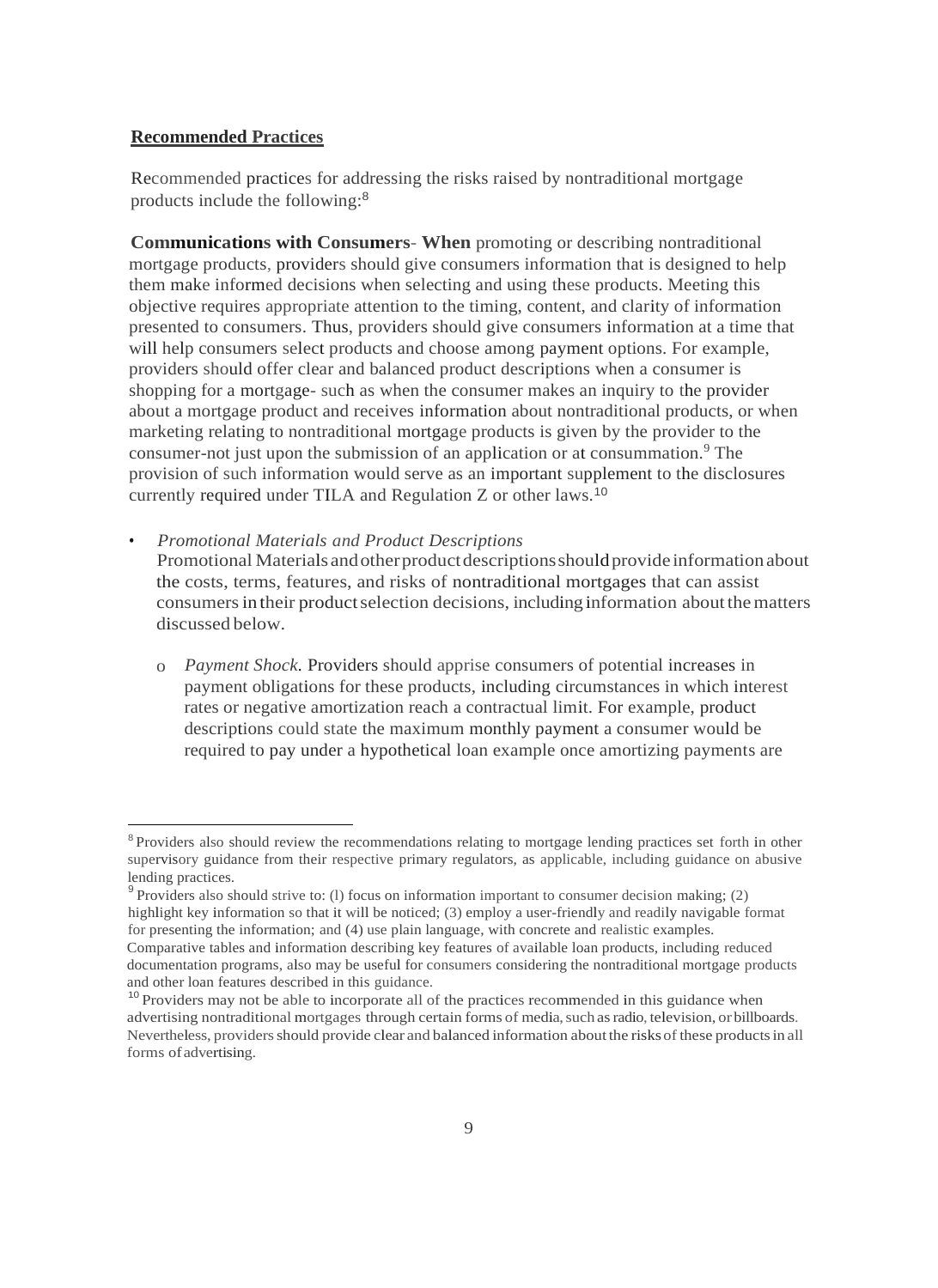required and the interest rate and negative amortization caps have been reached.<sup>11</sup> Such information also could describe when structural payment changes will occur (e.g., when introductory rates expire, or when amortizing payments are required), and what the new payment amount would be or how it would be calculated. As applicable, these descriptions could indicate that a higher payment may be required at other points in time due to factors such as negative amortization or increases in the interest rate index.

- o *Negative Amortization.* When negative amortization is possible under the terms of a nontraditional mortgage product, consumers should be apprised of the potential for increasing principal balances and decreasing home equity, as well as other potential adverse consequences of negative amortization. For example, product descriptions should disclose the effect of negative amortization on loan balances and home equity, and could describe the potential consequences to the consumer of making minimum payments that cause the loan to negatively amortize. (One possible consequence is that it could be more difficult to refinance the loan or to obtain cash upon a sale of thehome.)
- o *Prepayment Penalties.* If the provider may impose a penalty in the event that the consumer prepays the mortgage, consumers should be alerted to this fact and to the need to ask the lender about the amount of any such penalty.
- o *Cost ofReduced Documentation Loans.* If a provider offers both reduced and full documentation loan programs and there is a pricing premium attached to the reduced documentation program, consumers should be alerted to thisfact.

#### • *Monthly Statements on Payment Option ARMs*

Monthly statements that are provided to consumers on payment option ARMs should provide information that enables consumers to make informed payment choices, including an explanation of each payment option available and the impact of that choice on loan balances. For example, the monthly payment statement should contain an explanation, as applicable, next to the minimum payment amount that making this payment would result in an increase to the consumer's outstanding loan balance. Payment statements also could provide the consumer's current loan balance, what portion of the consumer's previous payment was allocated to principal and to interest, and, if applicable, the amount by which the principal balance increased. Providers should avoid leading payment option ARM borrowers to select a non-amortizing or negatively-amortizing payment (for example, through the format or content of monthly statements).

• *Practices to Avoid*

 $11$  Consumers also should be apprised of other material changes in payment obligations, such as balloon payments.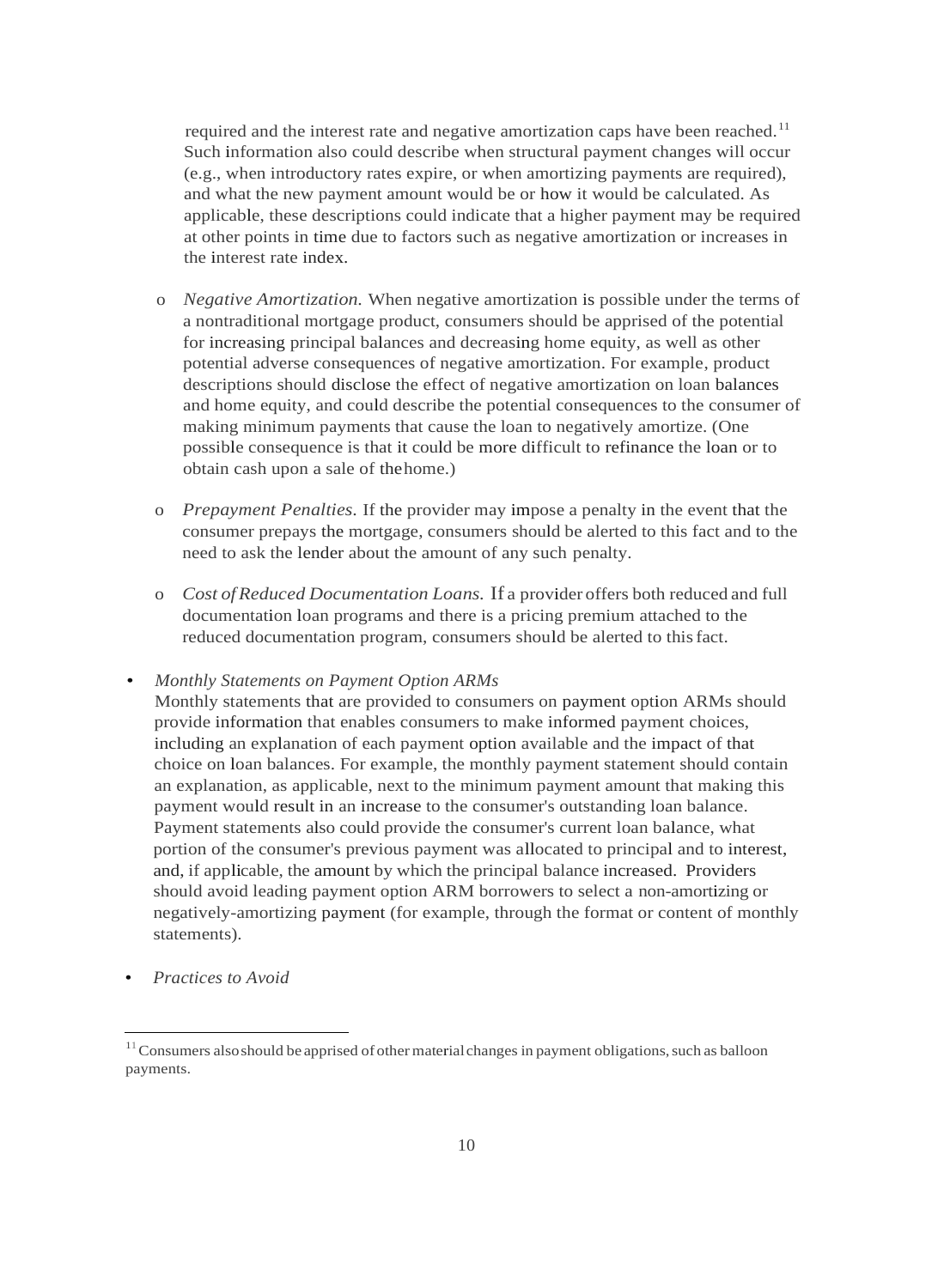Providers also should avoid practices that obscure significant risks to the consumer. For example, if a provider advertises or promotes a nontraditional mortgage by emphasizing the comparatively lower initial payments permitted for these loans, the provider also should give clear and comparably prominent information alerting the consumer to the risks. Such information should explain, as relevant, that these payment amounts will increase, that a balloon payment may be due, and that the loan balance will not decrease and may even increase due to the deferral of interest and/or principal payments. Similarly, providers should avoid promoting payment patterns that are structurally unlikely to occur.<sup>12</sup> Such practices could raise legal and other risks for providers.

Providers also should avoid such practices as: giving consumers unwarranted assurances or predictions about the future direction of interest rates (and, consequently, the borrower's future obligations); making one-sided representations about the cash savings or expanded buying power to be realized from nontraditional mortgage products in comparison with amortizing mortgages; suggesting that initial minimum payments in a payment option ARM will cover accrued interest (or principal and interest) charges; and making misleading claims that interest rates or payment obligations for these products are "fixed."

**Control** Systems-Providers should develop and use strong control systems to monitor whether actual practices are consistent with their policies and procedures relating to nontraditional mortgage products. Providers should design control systems to address compliance and consumer information concerns as well as the risk management considerations discussed in this guidance. Lending personnel should be trained so that they are able to convey information to consumers about the product terms and risks in a timely, accurate, and balanced manner. As products evolve and new products are introduced, lending personnel should receive additional training, as necessary, to continue to be able to convey information to consumers in this manner. Lending personnel should be monitored to determine whether they are following these policies and procedures. Providers should review consumer complaints to identify potential compliance, reputation, and other risks. Attention should be paid to appropriate legal review and to using compensation programs that do not improperly encourage lending personnel to direct consumers to particular products.

With respect to nontraditional mortgage loans that a provider makes, purchases, or services using a third party, such as a mortgage broker, correspondent, or other intermediary, the provider should take appropriate steps to mitigate risks relating to compliance and consumer information concerns discussed in this guidance. These steps would ordinarily include, among other things, (1) conducting due diligence and establishing other criteria for entering into and maintaining relationships with such third parties, (2) establishing

<sup>&</sup>lt;sup>12</sup> For example, marketing materials for payment option ARMs may promote low predictable payments until the recast date. Such marketing should be avoided in circumstancesin which the minimum payments are so low that negative amortization caps would be reached and higher payment obligations would be triggered before the scheduled recast, even if interest rates remain constant.